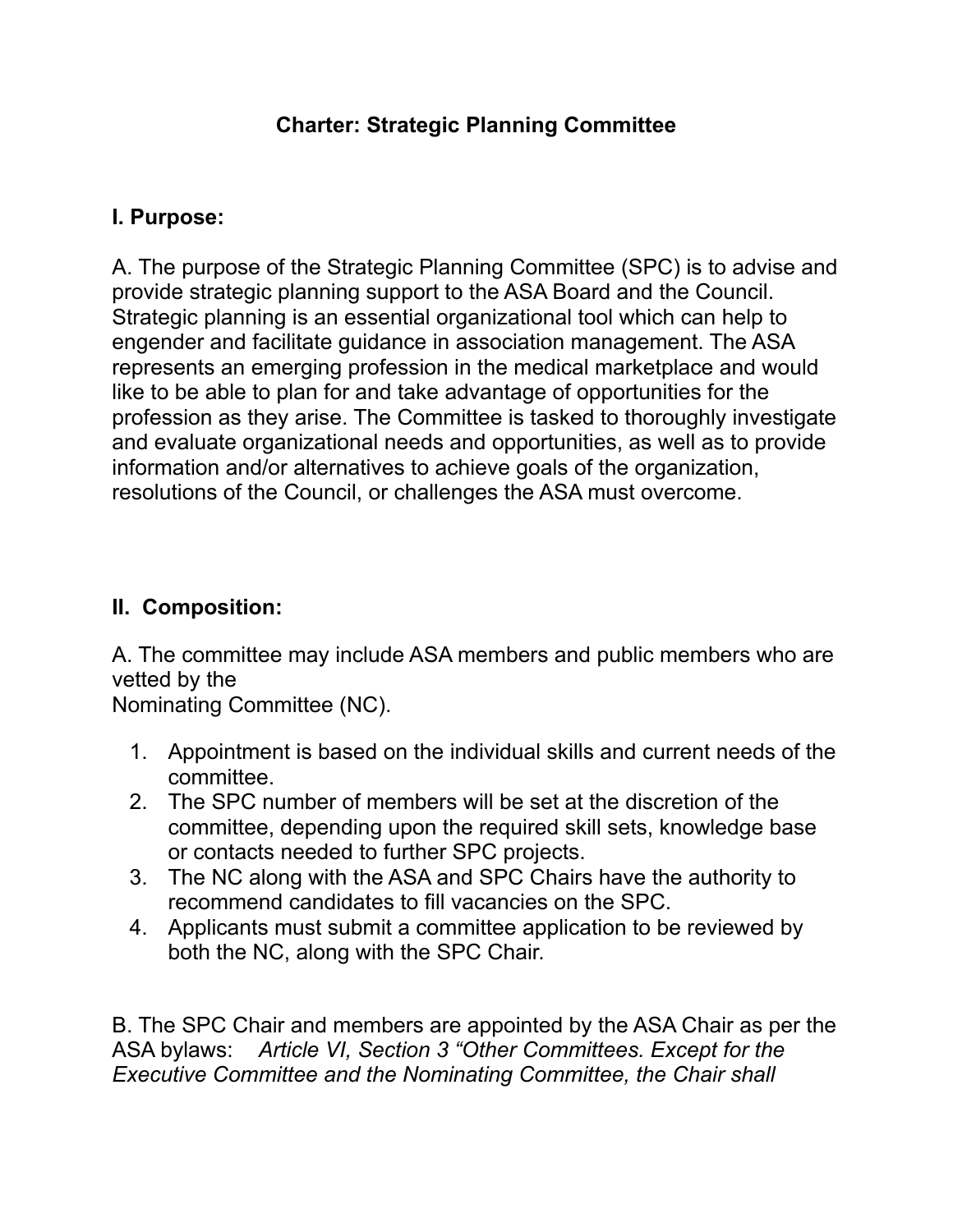*appoint individuals to serve on all other committees, including a Governance Committee, subject to approval by the Board of Directors."*

C. Chair Responsibilities

- 1. Organize and run meetings
- 2. Supply meeting minutes to the ASA Board
- 3. Ensure project deliverables are completed and deadlines are met.
- 4. Oversee tasks and communications internal and external to the ASA.
- 5. Keeps the minutes
- 6. Participates in monthly Committee Chair meetings.
- 7. May delegate responsibilities to other members of the committee

## **III. Committee Members:**

- A. Preferred Experience
- 1. Some business experience (possibly corporate), possible project management experience, possible strategic planning experience and other Board experience.
- 2. Possibly have a wide network of business contacts from which to find and access resources and information.
- B. Desirable Skills, Knowledge, and Abilities (SKAs)
	- 1. Ability to take initiative and follow through on any commitments.
	- 2. Awareness of the issues confronting both the ASA and the larger profession.
	- 3. Ability to see the big picture and to be able to develop several paths to a resolution of an issue, for consideration by the Board/Council.
	- 4. Clear and concise writing and presentation skills.
	- 5. Communicates effectively, credibly and professionally in both written and oral context.
	- 6. Ability to communicate with professionals both in the corporate world and in non-profit communities.
	- 7. Detail oriented.
	- 8. Good analysis skills.
- C. Professional and Personal Attributes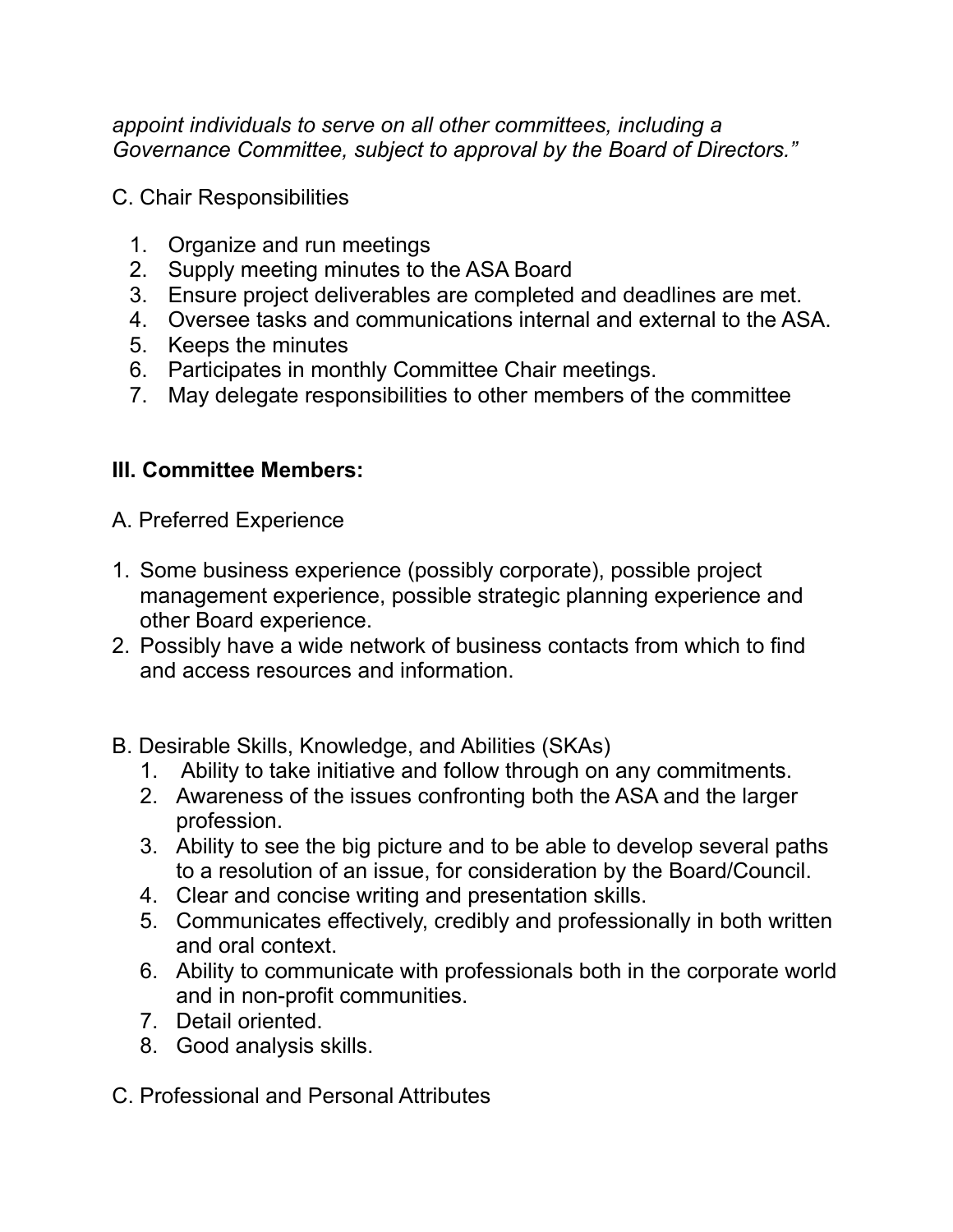- 1. Able to work in a collaborative setting to accomplish goals of the ASA.
- 2. Personal and professional integrity.
- 3. Principled and sincere.

D. Responsibilities

- 1. Work collaboratively with all other ASA committees as necessary as well as those outside of the ASA.
- 2. As a group, act as an advisory resource to the ASA Board.
- 3. Able to commit to 8-10 hours per month for meetings and individual work.
- 4. Contact information sources to gather resource materials for the project at hand.
- 5. Attend all meetings and respond to communications in a timely manner.

## **IV. Meetings:**

A.The SPC shall meet once or twice per month depending on the current project.

- 1. Meetings will be held via zoom for 1-2 hours
- 2. Meetings will average 1-2 hours depending on current needs.
- 3. Special meetings may be called in addition to the regular meetings
- B. Minutes will be documented at each meeting.

## **V. Order of Operations:**

A. Questions and concerns will be brought to the SPC Chair.

B. All recommendations will be brought to the ASA Board by the SPC Chair.